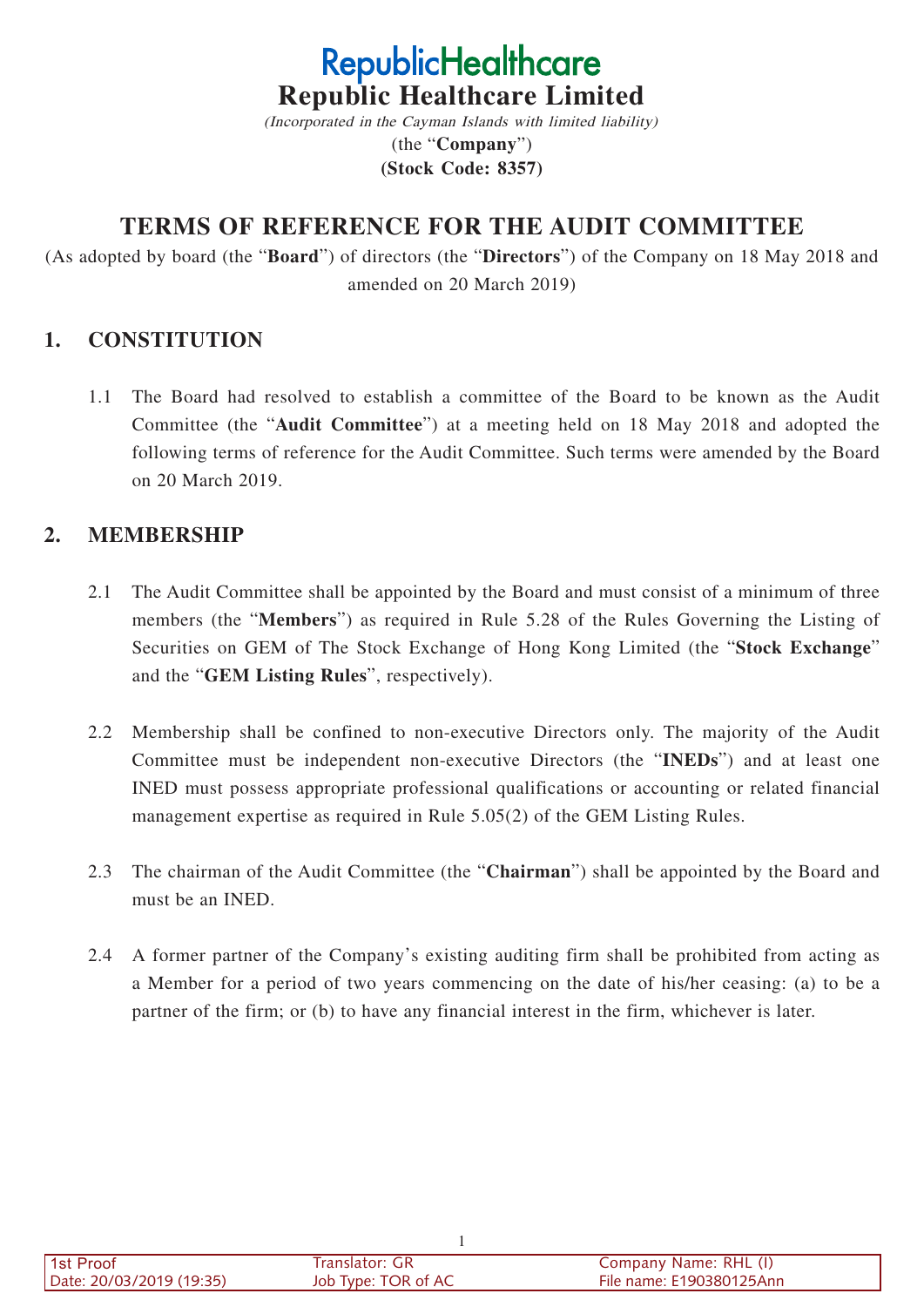# **3. SECRETARY**

- 3.1 The company secretary of the Company (the "**Company Secretary**") shall be the secretary of the Audit Committee. In the absence of the Company Secretary, his/her delegate(s) or any person elected by the Members present at the meeting of the Audit Committee shall attend the meeting of the Audit Committee and take minutes.
- 3.2 Notwithstanding any other provisions in these terms of reference, the Audit Committee may from time to time appoint any other person with appropriate qualification and experience as the secretary of the Audit Committee.

## **4. MEETINGS**

- 4.1 The Audit Committee shall meet at least twice each year. The Company's external auditors may request a meeting if they consider that one is necessary.
- 4.2 Notice of any meetings, confirming the venue, time and date and including an agenda and accompanying papers, has to be given at least 7 days prior to any such meeting being held, unless all Members waive such notice. If a meeting is called by a shorter notice, it shall be deemed to have been duly called if it is so agreed by a majority of the Members. A Member who attends such a meeting shall deem to agree to the shorter notice. Notice of any adjourned meetings is not required if the adjournment is less than 14 days.
- 4.3 The quorum of the Audit Committee shall be two Members.
- 4.4 Meetings could be held in person, by telephone or by video conference. Members may participate in a meeting by telephone or through other electronic means of communication provided that all persons participating in the meeting are capable of hearing each other.
- 4.5 Resolutions of the Audit Committee at any meetings shall be passed by a majority of votes of the Members present or participating therein by other means.
- 4.6 A resolution in writing signed by all the Members shall be as valid and effectual as if it had been passed at a meeting of the Audit Committee duly convened and held.

| 1st Proof                | Franslator: GR      | Company Name: RHL (I)    |
|--------------------------|---------------------|--------------------------|
| Date: 20/03/2019 (19:35) | Job Type: TOR of AC | File name: E190380125Ann |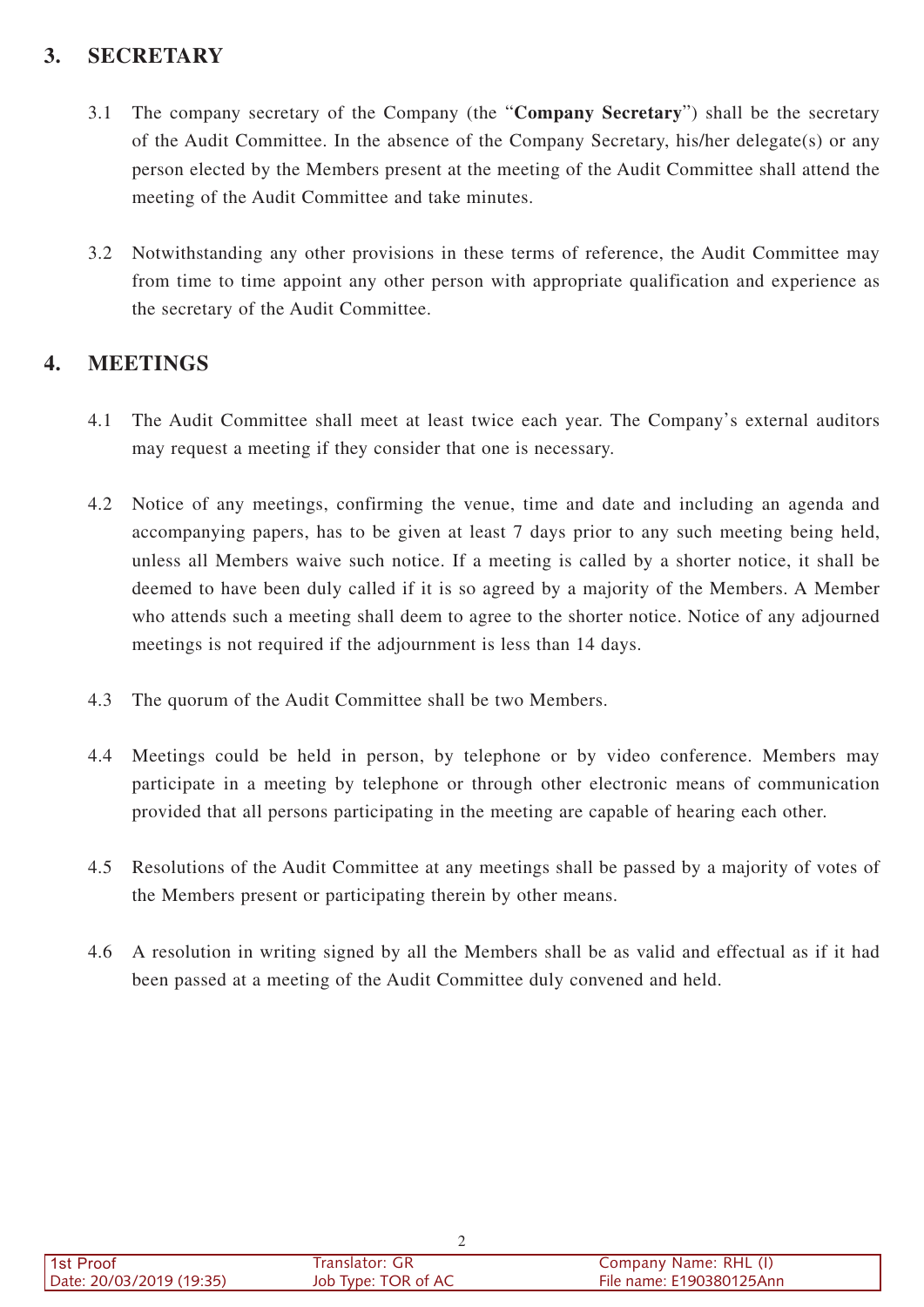4.7 Full minutes of the Audit Committee meetings should be kept by a duly appointed secretary of the meeting (who should normally be the Company Secretary) and available for inspection by any Member and/or any Director at any reasonable time with reasonable notice. Draft and final versions of minutes of the meetings should be sent to all Members for their comment and records within a reasonable time after the meeting.

## **5. ATTENDANCE AND VOTING AT MEETINGS**

- 5.1 At least twice a year, representatives of the Company's external auditors will meet the Audit Committee without any executive Directors being present, except by invitation of the Audit Committee.
- 5.2 At the invitation of the Audit Committee, the following persons may attend the meeting:
	- (i) Head of the Company's internal audit function (the "**Internal Audit**") (if there exists such function) or a representative from Internal Audit;
	- (ii) Group Finance Director or Head of Accounts Department (or any person occupying the same position);
	- (iii) other members of the Board; and
	- (iv) other persons.
- 5.3 Only Members are entitled to vote at the meetings.

# **6. ANNUAL GENERAL MEETING**

6.1 The Chairman or a Member shall attend the Company's annual general meeting (the "**AGM**") and be prepared to respond to shareholders' questions on the Audit Committee's activities and its responsibilities. If the Chairman is unable to attend, a Member shall attend the AGM. Such person shall be prepared to respond to any shareholder's questions on the Audit Committee's activities.

| 1st Proof                | Translator: GR      | Company Name: RHL (I)    |
|--------------------------|---------------------|--------------------------|
| Date: 20/03/2019 (19:35) | Job Type: TOR of AC | File name: E190380125Ann |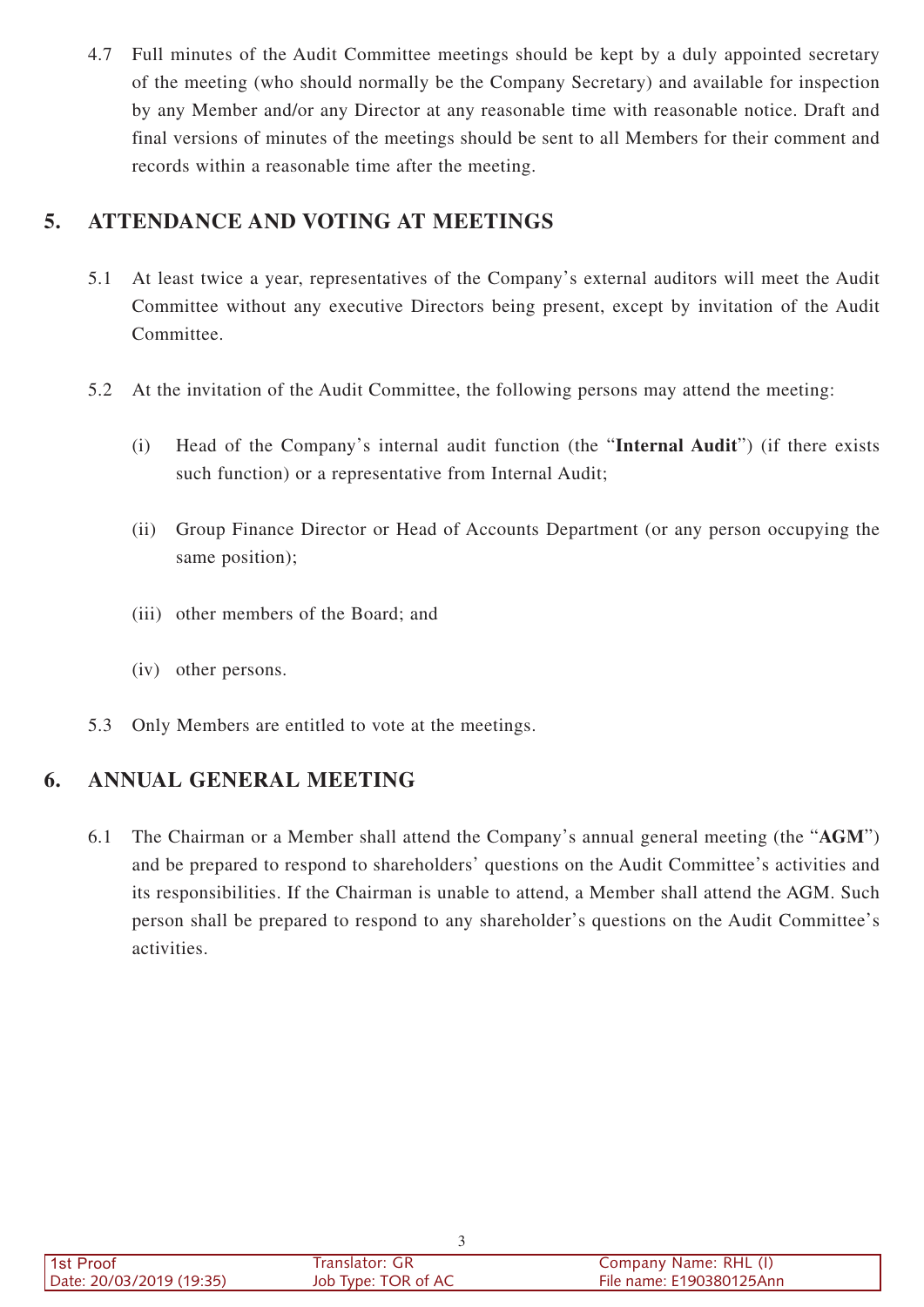# **7. CONTINUING APPLICATION OF THE ARTICLES OF ASSOCIATION OF THE COMPANY (THE "ARTICLES OF ASSOCIATION")**

7.1 The Articles of Association regulating the meetings and proceedings of all directors so far as the same are applicable and are not replaced by the provisions in these terms of reference shall apply to the meetings and proceedings of the Audit Committee.

#### **8. RESPONSIBILITY AND POWERS**

The responsibility of the Audit Committee is to assist the Board in fulfilling its audit duties through the review and supervision of the Company's financial reporting system and internal control procedures; and in reviewing the design and operational adequacy and effectiveness of the Company's risk management and internal control systems and the monitoring results. The Audit Committee shall have the following responsibilities and powers:

#### **Relationship with the Company's auditors**

- 8.1 to be primarily responsible for making recommendations to the Board on the appointment, reappointment and removal of the external auditor, and to approve the remuneration and terms of engagement of the external auditor, and any questions of its resignation or dismissal of that auditor;
- 8.2 to review and monitor the external auditor's independence and objectivity and the effectiveness of the audit process in accordance with applicable standards. The Audit Committee should discuss with the auditor the nature and scope of the audit and reporting obligations before the audit commences;  $^{Note I}$
- 8.3 to develop and implement a policy on the engagement of an external auditor to supply nonaudit services. For this purpose, "external auditor" shall include any entity that is under the common control, ownership or management with the audit firm or any entity that a reasonable and informed third party knowing that all relevant information would reasonably conclude to be part of the audit firm nationally or internationally. The Audit Committee should report to the Board, identifying and making recommendations on any matters where action or improvement is needed to be taken;

| 1st Proof                | -GR<br>ranslator: ، | Company Name: RHL (I)    |  |
|--------------------------|---------------------|--------------------------|--|
| Date: 20/03/2019 (19:35) | Job Type: TOR of AC | File name: E190380125Ann |  |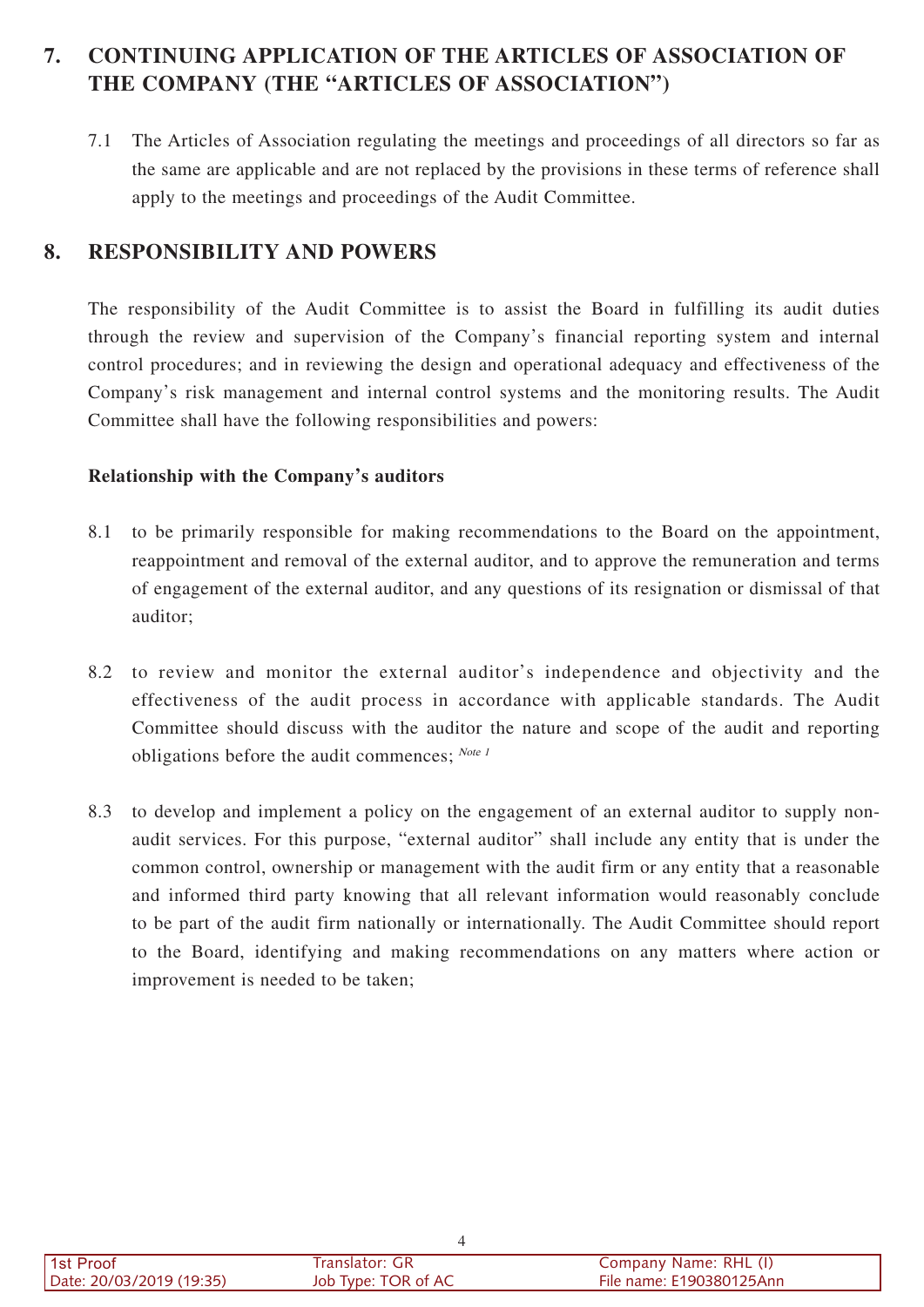#### **Review of the Company's financial information**

- 8.4 to review and monitor the integrity of the Company's financial statements, annual reports and accounts, half-year reports and, if prepared for publication, quarterly reports, and to review significant financial reporting judgments contained in them. In reviewing these reports before submission to the Board, the Audit Committee should focus particularly on:
	- (i) any changes in accounting policies and practices;
	- (ii) major judgmental areas;
	- (iii) significant adjustments resulting from audit;
	- (iv) the going concern assumptions and any qualifications;
	- (v) compliance with accounting standards; and
	- (vi) compliance with the GEM Listing Rules and legal requirements in relation to financial reporting;
- 8.5 In regard to paragraph 8.4 above:
	- (i) members of the Audit Committee should liaise with the Board and senior management;
	- (ii) the Audit Committee must meet, at least twice a year, with the Company's external auditors; and
	- (iii) the Audit Committee shall consider any significant or unusual items that are, or may need to be, reflected in the report and accounts; it must give due consideration to any matters that have been raised by the Company's staff responsible for the accounting and financial reporting function, compliance officer or auditors;

| l 1st Proof              | Translator: GR      | Company Name: RHL (I)    |
|--------------------------|---------------------|--------------------------|
| Date: 20/03/2019 (19:35) | Job Type: TOR of AC | File name: E190380125Ann |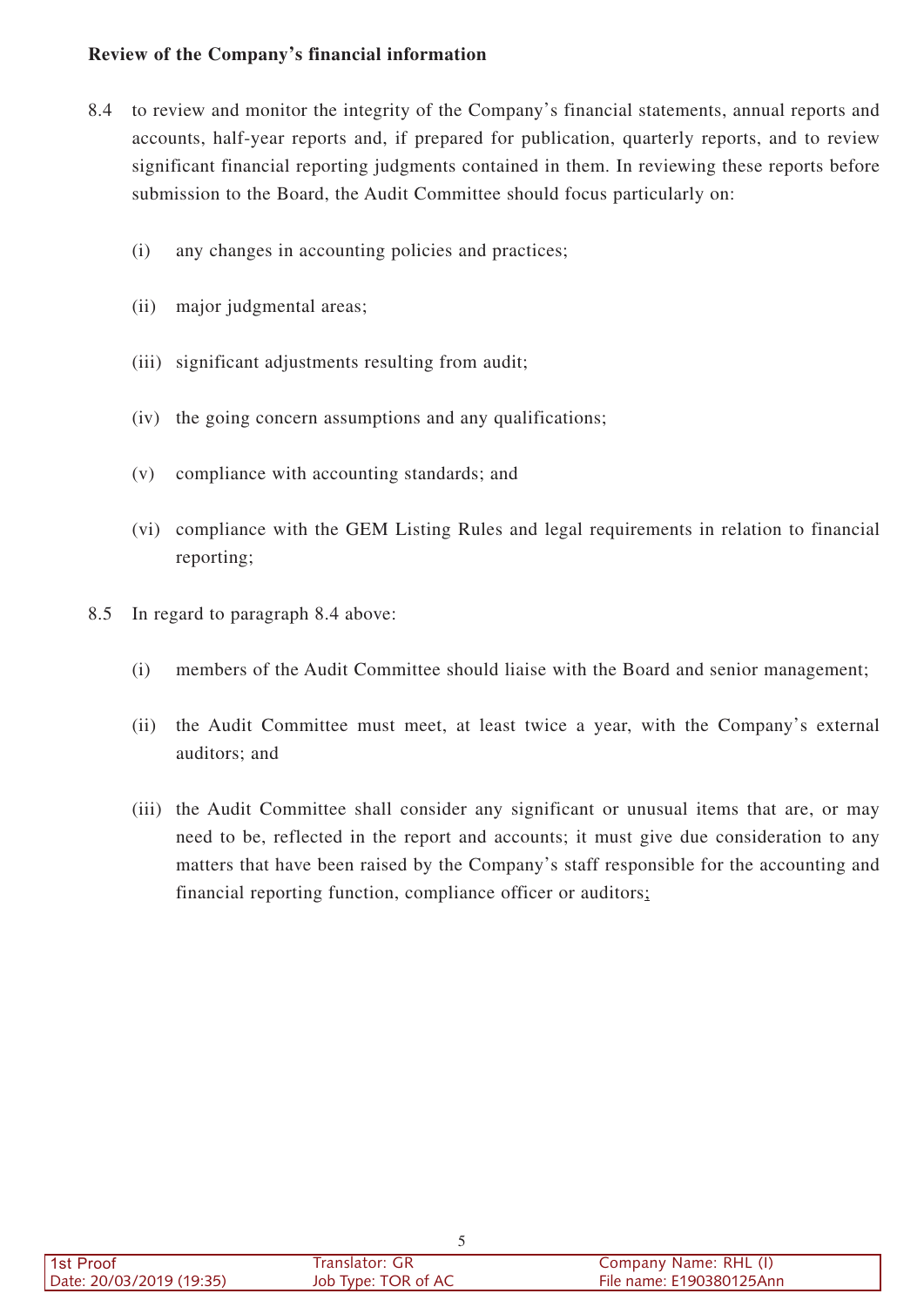## **Oversight of the Company's financial reporting system as well as risk management and internal control systems**

- 8.6 to review the Company's financial controls, and unless expressly addressed by a separate risk committee of the Board, or by the Board itself, to review the Company's risk management and internal control systems;
- 8.7 to discuss the Company's risk management and internal control systems with the Company's management to ensure that management has performed its duty to have effective internal control systems. This discussion should include the adequacy of resources, staff qualifications and experience, training programmes and budget of the Company's accounting and financial reporting function;
- 8.8 to review arrangements that employees of the Company can use, in confidence, to raise concerns about possible improprieties in financial reporting, internal control or other matters. The Audit Committee should ensure that proper arrangements are in place for fair and independent investigation of these matters and for appropriate follow-up action;
- 8.9 to act as the key representative body for overseeing the Company's relations with the external auditors;
- 8.10 to consider major investigation findings on risk management and internal control matters as delegated by the Board or on the Audit Committee's own initiative and management's response to these findings;
- 8.11 where an Internal Audit exists, to ensure co-ordination between the internal and external auditors, and to ensure that the Internal Audit is adequately resourced and has appropriate standing within the Company, and to review and monitor its effectiveness;
- 8.12 to review the Group's financial and accounting policies and practices of the Company and its subsidiaries (the "**Group**");
- 8.13 to review the external auditor's management letter, any material queries raised by the auditor to management in respect of the accounting records, financial accounts or systems of control and management's response;
- 8.14 to ensure that the Board will provide a timely response to the issues raised in the external auditor's management letter;

| l 1st Proof              | Translator: GR      | Company Name: RHL (I)    |
|--------------------------|---------------------|--------------------------|
| Date: 20/03/2019 (19:35) | Job Type: TOR of AC | File name: E190380125Ann |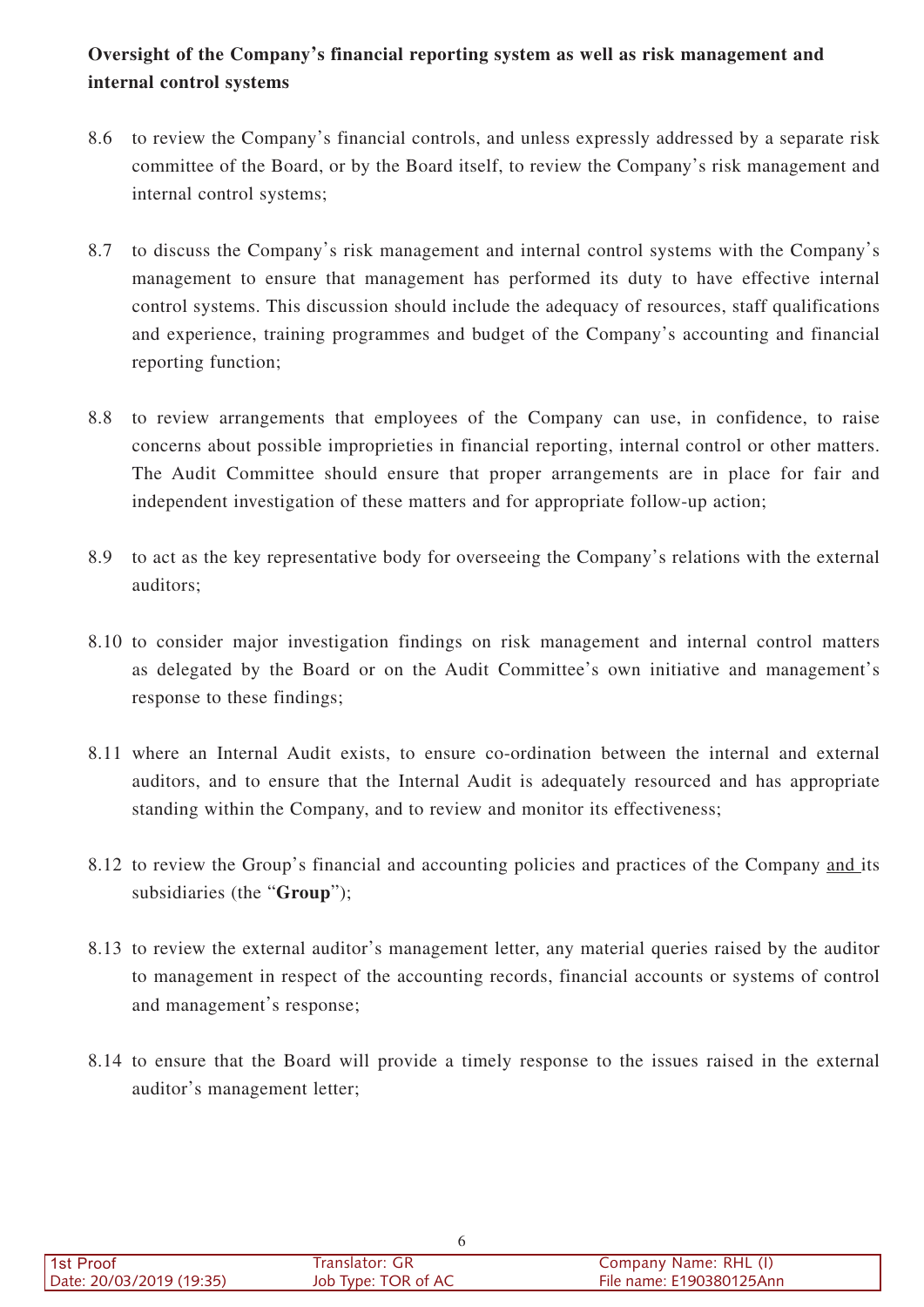8.15 to report to the Board on the matters in these terms of reference; and

8.16 to consider other topics as defined by the Board;

#### **Oversight of the Company's corporate governance matters**

- 8.17 to develop and review the Company's policies and practices on corporate governance and make recommendations to the Board;
- 8.18 to review and monitor the training and continuous professional development of the Directors and senior management;
- 8.19 to review and monitor the Company's policies and practices on compliance with legal and regulatory requirements;
- 8.20 to develop, review and monitor the code of conduct and compliance manual (if any) applicable to the employees and Directors; and
- 8.21 to consider other topics as defined by the Board.

## **9. REPORTING**

9.1 The Audit Committee shall report to the Board after each meeting on all matters within its responsibilities.

## **10. AUTHORITY**

- 10.1 The Audit Committee is authorised by the Board to inspect all accounts, books and records of the Company.
- 10.2 The Audit Committee shall have the right to require the Company's management to furnish information on any matter relating to the financial position of the Company, its subsidiaries or affiliates, as may be required for the purpose of discharging its duties.
- 10.3 A Director as a Member may seek independent professional advice on appropriate circumstances at the Company's expense to discharge his/her duties as a Member to the Company. Note 2

| 1st Proof                | Translator: GR      | Company Name: RHL (I)    |
|--------------------------|---------------------|--------------------------|
| Date: 20/03/2019 (19:35) | Job Type: TOR of AC | File name: E190380125Ann |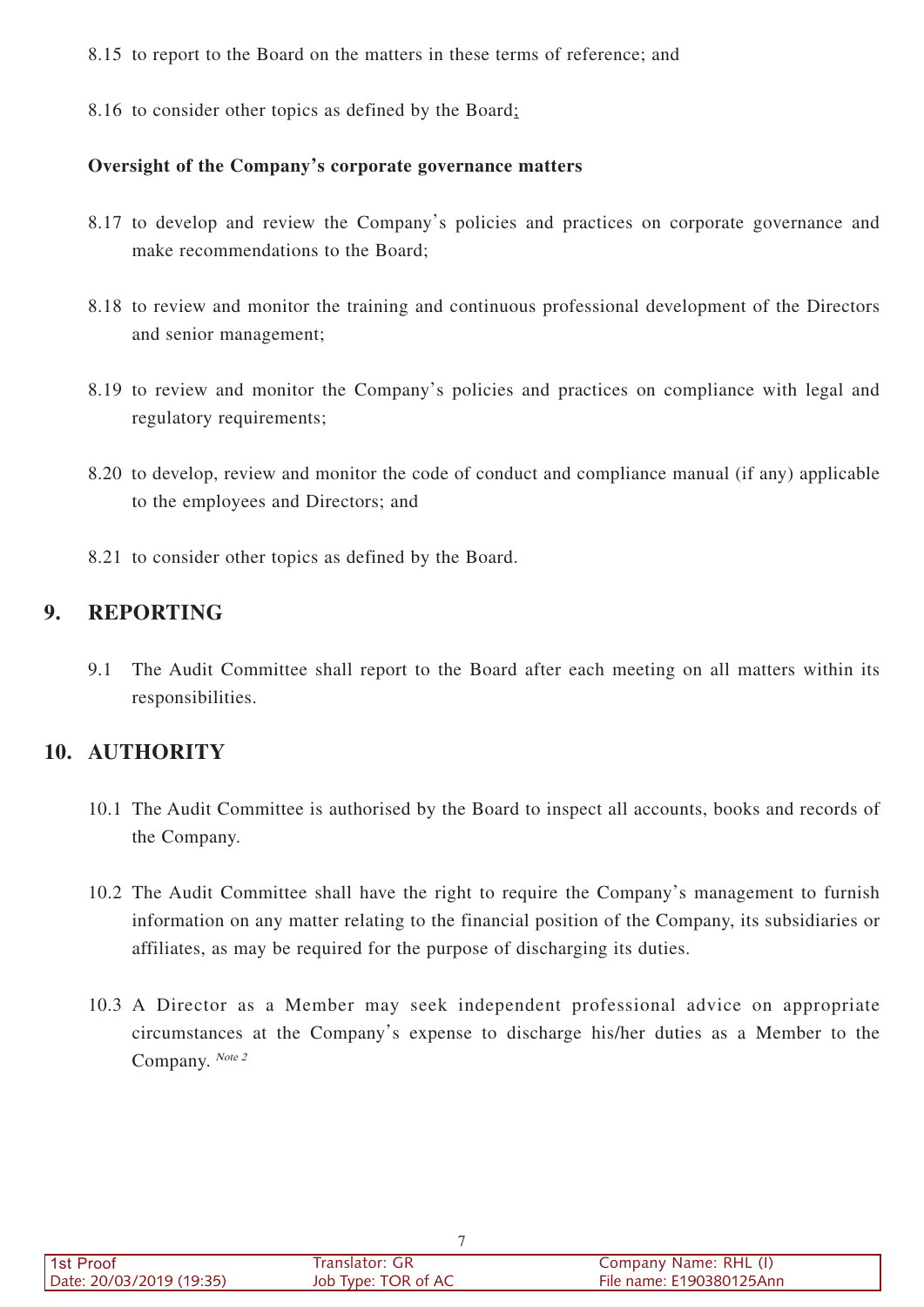- 10.4 Where the Board disagrees with the Audit Committee's view on the selection, appointment, resignation or dismissal of the external auditors, the Company should include in the Corporate Governance Report of the Company's annual report a statement from the Audit Committee explaining its recommendation and also the reason(s) why the Board has taken a different view.
- 10.5 The Audit Committee shall have the power to review the effectiveness of the Group's risk management and internal control systems, and to make recommendations to the Board for improvement in such areas. The review may cover all material controls including financial, operational and compliance controls.
- 10.6 The Audit Committee shall have access to sufficient resources to perform its duties.

#### **11. PUBLICATION OF THE TERMS OF REFERENCE**

11.1 These terms of reference, explaining the role of the Audit Committee and the authority delegated to it by the Board, will be posted on the websites of the Company and the Stock Exchange.

#### Notes:

- 1. (a) The Audit Committee may establish the following procedures to review and monitor the independence of external auditors:
	- (i) consider all relationships between the Group and/or the Directors and the external auditors (including nonaudit services);
	- (ii) seek from the external auditors on an annual basis, information about the policies and processes for maintaining independence and monitoring compliance with relevant requirements, including those for rotation of audit partners and staff; and
	- (iii) meet with the external auditors, at least annually, in the absence of management, to discuss matters relating to the audit fees, any issues arising from the audit and any other matters the auditor may wish to raise.
	- (b) The Audit Committee may agree with the Board the Company's policies on hiring employees or former employees of the external auditors and monitoring the application of these policies. The Audit Committee should then be in a position to consider whether there has been or appears to be any impairment of the auditor's judgment or independence in respect of the audit.

| l 1st Proof              | Translator: GR      | Company Name: RHL (I)    |
|--------------------------|---------------------|--------------------------|
| Date: 20/03/2019 (19:35) | Job Type: TOR of AC | File name: E190380125Ann |